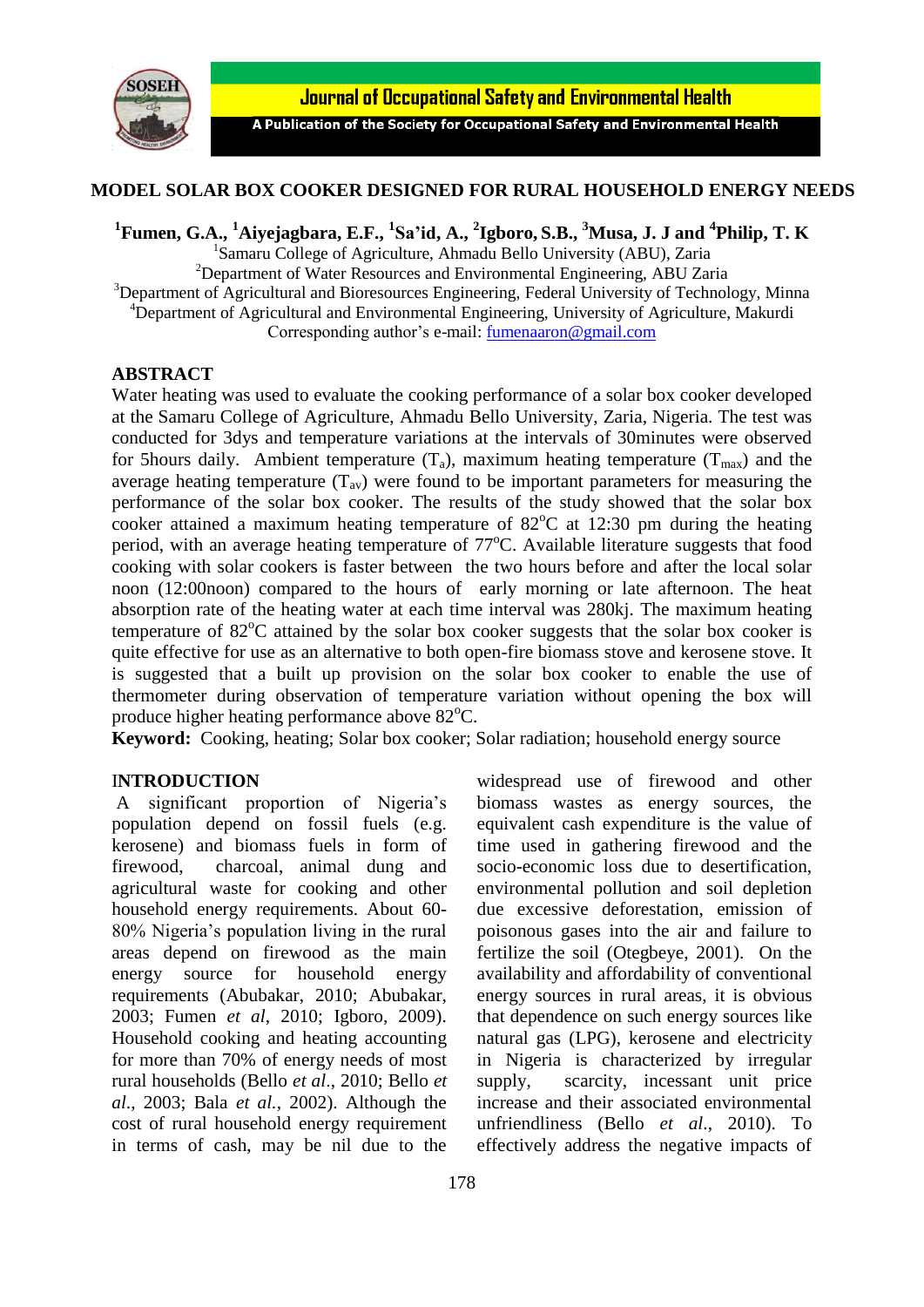open fire cooking with solid biomass fuels, insufficient and irregular supply of petroleum products (kerosene and natural gas) and poor electric power supply, solar cooking is the most appropriate and sustainable alternative technology. It has zero emission, free from environmental hazard and is an inexhaustibly available energy source (Sponheim, 2006). It is a vital technology for a more comfortable, healthy and better way of life as it gives rural dwellers a feasible alternative to the costly and time consuming chores of cooking over open fires as well as dangerous time consuming necessity of scavenging for cooking fuels in desolate and dangerous country sides, distressed by famine, wars and political turmoil. Like the development of all other energy sources, the success of solar energy technology will involve a lot of planning, generation and dissemination of information as well as the provision of infrastructures or devices to harness it for efficient and various effective uses (Bello *et al*., 2010).

Nigeria is blessed with abundant amount of sunshine estimated at 3000 hours per annum (Bello *et al*., 2010; Buari and Sambo, 2001). Annual average daily sunshine hours and annual global solar radiation in the Guinea Savannah region of the country have been estimated at 6 hours and 4.5kwm-2 per day (Bello *et al*., 2010; Umar *et al*., 2000). Promoting the use of solar cookers would help to slow down deforestation and desertification, caused by using firewood as cooking fuel.

A Solar oven or cooker cooks with direct sunlight, the cheapest and most sustainable energy source on earth. Every morning brings a fresh supply of clean and renewable fuel for solar cooking. Because solar cooking uses no fuel and costs nothing to run, its technology is being promoted worldwide to help slow deforestation and desertification, caused by using firewood as fuel for cooking (McArdle, 2007). A solar cooker is a form of outdoor cooking and is often used in situations where minimal fuel

consumption is important, or the danger of accidental fires is high. Solar cooking has many advantages over traditional cooking methods, especially when environmental sustainability is of immense consideration. Using a solar cooker has a negligible environmental impact, as the only energy being used comes from the sun. Direct sunlight is very important for solar cooking, hence if the solar cooker is partially in shadow, food will be unevenly cooked or not at all. Thus for effective solar cooking, ensure that nothing shields the cooker from the sun during cooking. With traditional cooking, stirring, peeking, poking and prodding are all a part of the process. Some dishes are even traditionally stirred continuously. This however is not the case with solar cooking. Essentially there are two types of solar cookers namely box type cookers and concentrator or panel type cookers.

Previous efforts in solar cooking technology development include works of Abang et al (2011); Abubakar (2010); Bell et al (2010); Oyinola (2008); Ogboji (2006); Ocheche (2005); Sambo et al (1993); Oguniyi (2001); Suleiman et al (2003); Danshehu (2003), Olajuyi (2003) and Otegbeye (2001). However, the results of these studies suggest that there is need for more research as the technology is still at its rudimentary stage in Nigeria. Most of the developed solar cookers are still at the laboratory stage which hardly could boil water to a maximum temperature of  $88^{\circ}$ C and the estimated average solar box efficiency at 48%. This paper is a report of a solar box cooker developed, tested and evaluated for water heating efficiency in Samaru College of Agriculture, Ahmadu Bello University Zaria.

# **MATERIALS AND METHODS**

A solar box cooker with a wooden frame, consisting of an insulated box, transparent glass cover, a reflective glass, an absorber plate or solar collector and an aluminum pots was constructed, test ran and evaluated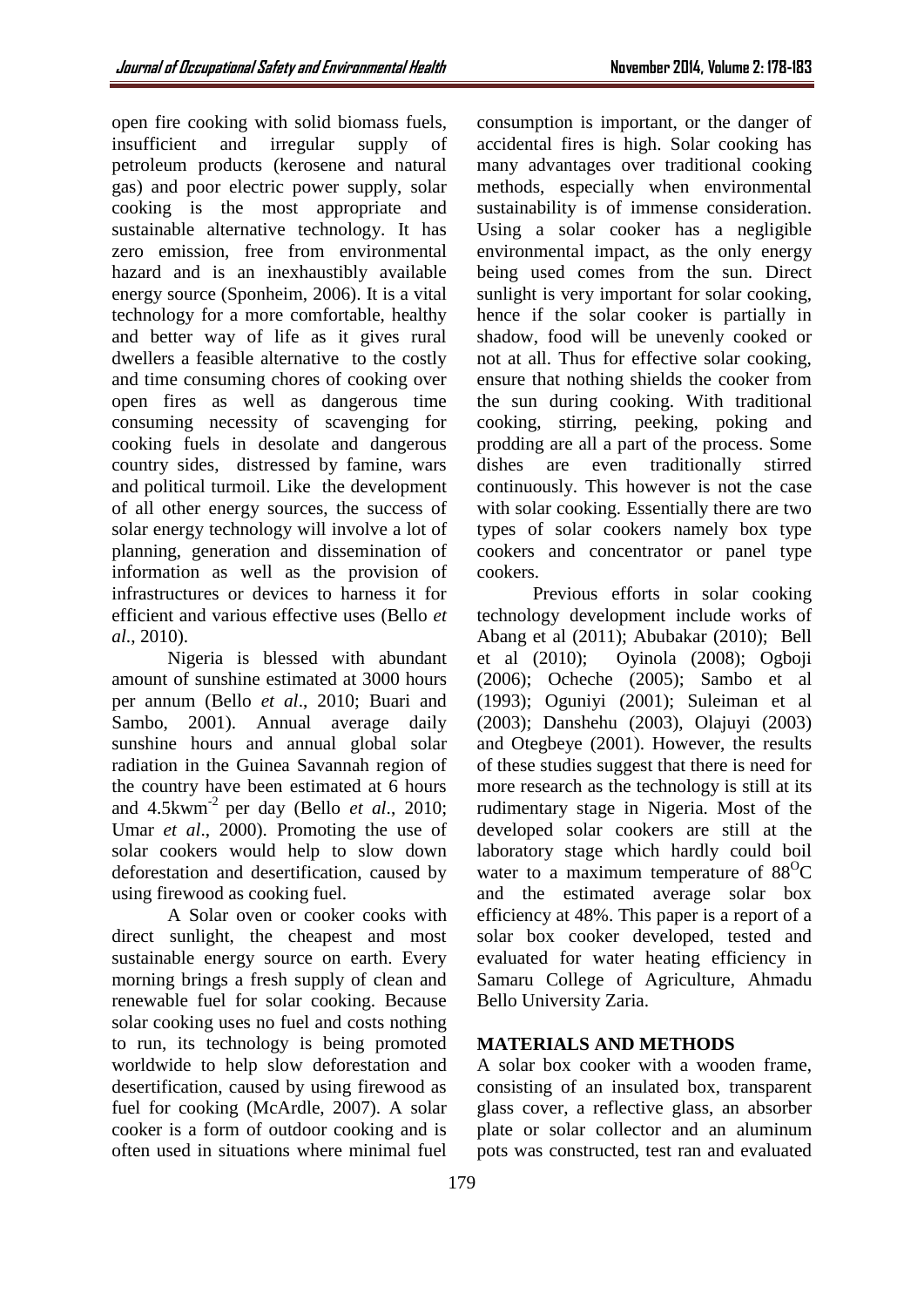#### **Fumen, G.A., Aiyejagbara, E. F., Sa'id, A., Igboro, S. B., Musa, J. J., Philip, T. K. (2014). Model Solar Box Cooker designed for Rural Household Energy Needs**

at Samaru College of Agriculture, Ahmadu Bello University Zaria (Figure 1). The cooker was completely developed with locally available materials such as plywood, polymer foams, nails and screws, glue, hinges/rollers, aluminum sheets, aluminum foil, black paint, plain glass, saw dust etc.



### **Working Principles of Solar Cookers**

A solar cooker is a heat trap which work on the principles of greenhouse effect. The sunlight enters through the glass window or cover. The light is absorbed by the interior of the box. The heat rays or infra-red rays cannot escape through the glass. The trapped solar radiation between the glass cover and the absorber plate is then transferred as heat energy to the cooking pot and its contents on the absorber plate for cooking. Solar box temperature could go up to  $120^{\circ}$ C or higher on a very hot day, especially in very hot regions like desert conditions. However, most solar cooking is done at the temperature of 80-100 $^{\circ}$ C, within a period of 1-3hours (LCSD, 2011).

### **Testing and Performance Evaluation of Solar Cookers**

For the performance evaluation test of the solar box cooker, a known quantity of water (1 ½ lt) of water was poured into an aluminum pot, painted black. Temperature of water in pot  $(T_a)$  was measured and the

pot was covered with a lid. The pot was placed inside the cooker and the set up was strategically positioned in front of the College mechanical workshop, where the cooker was fully exposed to direct sunshine. Using a thermometer and stop watch to measure water temperature  $(T_{if})$  during the heating process, the performance test was conducted for three days between October and November of 2011 (25/10, 26/10 and 7/11) at the intervals of 30minutes between the hours of 9:30am and 2:30pm, daily. After the three-day test, temperature variations over the heating periods (Table 1) were recorded and analyzed.

**Table 1:** Temperature-time variation on solar box cooker water heating performance

| solar box cooker water heating performance |          |                 |                 |
|--------------------------------------------|----------|-----------------|-----------------|
|                                            | Time     | Ambient         | Heating         |
| Day                                        | interval | temperature     | temperature     |
|                                            | (min)    | $(T_a)$         | $(T_{if})$      |
| Day1                                       | 9:30     | 26              | $\overline{65}$ |
|                                            | 10:00    | $\overline{27}$ | 69              |
|                                            | 10:30    | 28              | $\overline{74}$ |
|                                            | 11:00    | 29              | 77              |
|                                            | 11:30    | 30              | 78              |
|                                            | 12:00    | $\overline{31}$ | 79              |
|                                            | 12:30    | 30              | 81              |
|                                            | 1:00     | 30              | 80              |
|                                            | 1:30     | 29              | 79              |
|                                            | 2:00     | 28              | 71              |
|                                            | 2:30     | $\overline{27}$ | 68              |
|                                            | 9:30     | 26              | 64              |
|                                            | 10:00    | 27              | 68              |
|                                            | 10:30    | $\overline{27}$ | 70              |
|                                            | 11:00    | 30              | 74              |
|                                            | 11:30    | 30              | 80              |
| Day2                                       | 12:00    | 29              | 80              |
|                                            | 12:30    | 28              | 82              |
|                                            | 1:00     | 28              | 79              |
|                                            | 1:30     | 27              | 78              |
|                                            | 2:00     | 27              | 73              |
|                                            | 2:30     | 26              | 69              |
| Day3                                       | 9:30     | 26              | 67              |
|                                            | 10:00    | 27              | 69              |
|                                            | 10:30    | 28              | 71              |
|                                            | 11:00    | 29              | 72              |
|                                            | 11:30    | 30              | 80              |
|                                            | 12:00    | 31              | 84              |
|                                            | 12:30    | $\overline{30}$ | 82              |
|                                            | 1:00     | $\overline{30}$ | 80              |
|                                            | 1:30     | 29              | 79              |
|                                            | 2:00     | 28              | 75              |
|                                            | 2:30     | $\overline{27}$ | $\overline{70}$ |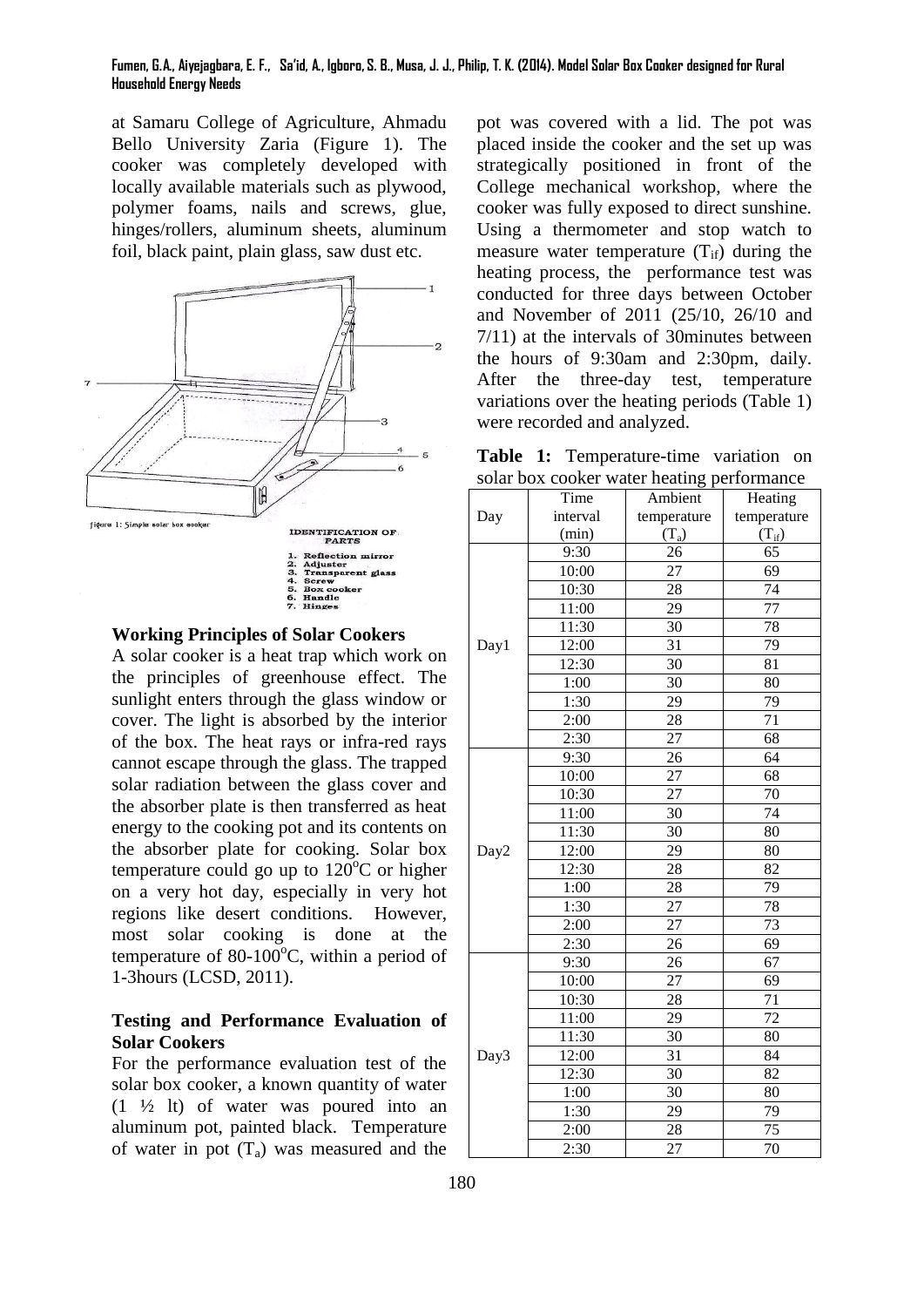From the analysis, average heating temperature  $(T_{av})$  of the boiling or heating water can be determined from the following expression (Radabaugh, 2011):

 $T_{av} = (T_i + 4T_{max} + T_f)/6$  (1) Where,

 $T_i$  = initial heating temperature,

 $T<sub>max</sub>$  = maximum heating temperature,

 $T_f$  = final heating temperature.

The two temperatures (Tmax and Tav) can be used to measure the heating performance of the solar cooker. However, if the insulation is poor or there is more thermal losses due to wind, then the solar box will heat slowly and lose heat faster, thereby reflecting in the initial  $(T_i)$  and final  $(T_f)$ temperatures.

To test the solar box cooker and compare it with other solar cookers, maximum temperature corrected  $(T_{\text{max}}C)$  and average temperature corrected  $(T_{av}C)$  were also determined through the following expressions:

 $T_{\text{max}}C = T_{\text{max}} - T_{\text{a}}$  (2)  $T_{av}C = T_{av} - T_a$  (3) Where,

 $T_a$  = ambient or temperature of water in the pot before exposure to the sunshine. Heat absorption rate of heated water at each interval of heating can also be determined through the following expression (Abubakar, 2010; Ocheche *et al*., 2011):  $Q = mc\Delta T/t\Delta$  (4)

Where,

 $Q =$  heat absorption rate (kj/min),

 $m =$  mass of water in pot (kg),

 $c =$  specific heat capacity of water (kj/kgk),  $\Delta T$  = temperature change in water (k), and  $\Delta t = \text{time (min)}.$ 

The mass and specific heat capacity of the cooking pot, in this case were neglected.

### **RESULTS AND DISCUSSION**

The mean temperature variation observed during the 3-day performance evaluation of the solar box cooker is presented in Table 2.The results show that from the ambient temperature of  $26^{\circ}$ C, the solar box cooker attained maximum temperature of  $82^{\circ}$ C

within a period of 3hours, with an average heating temperature of  $77^{\circ}$ C. This implies that like most solar cooking, the solar cooker cooks slowly at the temperature of 80-  $100^{\circ}$ C, within a period of 1-3hours (LCSD, 2011). Cooking at low temperatures, using solar box cooker has the advantage of retaining much of food nutritional value and flavor and the chance of burning food is very low.

The mean maximum heating temperature was attained at 12:30 pm, suggesting that a solar cooker cooks faster in the two hours before and after the local solar noon than it does in either the early morning or the late afternoon (McArdle, 2007; Yaffe, 2007; Halacy and Halacy, 1992). Using the given equation (eq.iv) above, the heat absorption rate of the heated water at each interval of heating time was 280kj.

Having an average heating temperature of  $77^{\circ}$ C, the solar cooker can be used for toasting bread which is to do within 30minutes in a heated box at a temperature range of  $60-70^{\circ}$ C pasteurization of water which helps to prevent water borne diseases due to contaminated water in rural communities. Soap making, which involves melting of glycerine base soap at  $60^{\circ}$ C to add fragrance and essential oils, can be done effectively with a solar box cooker (LCSD, 2011).

**Table 2:** Mean temperature-time variation on solar box cooker water heating performance

| performance   |                                         |             |  |  |
|---------------|-----------------------------------------|-------------|--|--|
| Time interval | Ambient                                 | Heating     |  |  |
| (min)         | temperature                             | temperature |  |  |
|               | $\left( \mathrm{T}_{\mathrm{a}}\right)$ | $(T_{if})$  |  |  |
| 9:30          | 26                                      | 64          |  |  |
| 10:00         | 27                                      | 69          |  |  |
| 10:30         | 28                                      | 72          |  |  |
| 11:00         | 29                                      | 78          |  |  |
| 11:30         | 30                                      | 80          |  |  |
| 12:00         | 31                                      | 81          |  |  |
| 12:30         | 30                                      | 82          |  |  |
| 1:00          | 30                                      | 80          |  |  |
| 1:30          | 29                                      | 78          |  |  |
| 2:00          | 28                                      | 70          |  |  |
| 2:30          | 27                                      | 67          |  |  |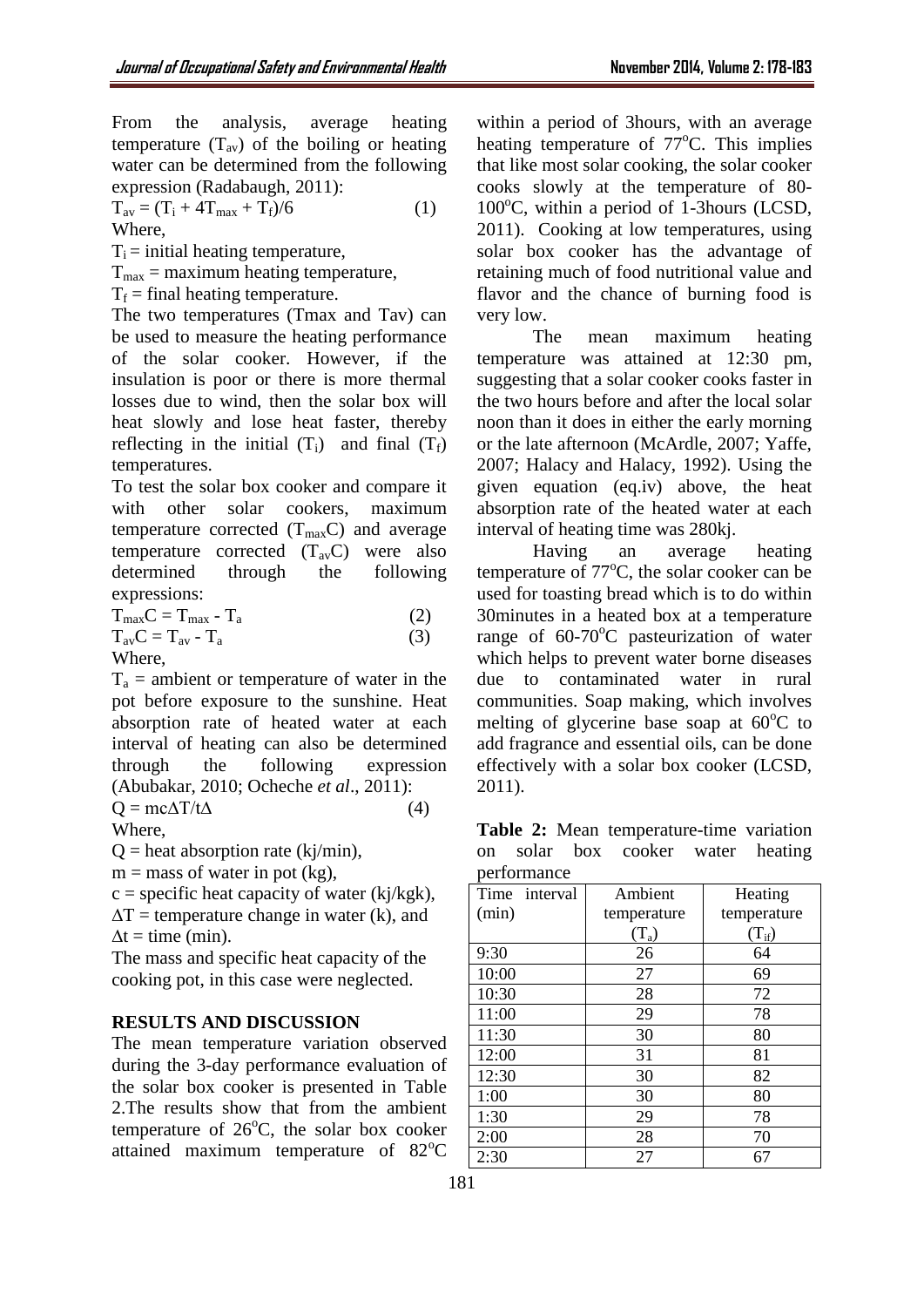**Fumen, G.A., Aiyejagbara, E. F., Sa'id, A., Igboro, S. B., Musa, J. J., Philip, T. K. (2014). Model Solar Box Cooker designed for Rural Household Energy Needs**

## **CONCLUSIONS**

The cooking performance of the developed solar box cooker was calculated on the basis of temperature variations observed during the 3-day evaluation test and the following conclusions were drawn:

- i. The solar box cooker heated water to a maximum heating temperature of  $82^{\circ}$ C.
- ii. Time taken for the water temperature to rise from  $26^{\circ}$ C to  $82^{\circ}$ C was 3hours hours.
- iii. The average heating temperature of the solar cooker was  $77^{\circ}$ C.
- iv. The heat absorption rate of the heating water at each time interval was 280kj.

The maximum heating temperature of  $82^{\circ}$ C attained by the cooker suggests that the developed solar box cooker is quite efficient for optimum use during the periods of investigation. It is suggested that a built up provision on the solar box cooker to enable use of thermometer during observation of temperature variation without opening the box will produce higher heating performance above  $82^{\circ}$ C.

#### **REFERENCES**

- Abang, E.E. ; H. Safyanu ; M. A. Ogunrotifa and J. J. Ablbka ( 2011 ).Development of a simple solar box cooker. Unpublished B. Sc. Project report. Department of Agricultural Engineering, ABU, Zaria. Pp.1-62
- Abubakar, M. S. ( 2010 ). Modification and design evaluation of a solar box cooker. Unpublished M. sc. Thesis. Department of Agricultural Engineering, ABU, Zaria. Pp. 1-58.
- Abubakar, M. M. ( 2003 ). Design, construction and performance evaluation of biogas digester and burner. Unpublished M. Sc. Thesis. Department of Agricultural and Bioresources Engineering, FUT, Minna. Pp. 1-70.
- Bala, E. J.; Iloeje, O. C.; Yusuf, A. O.(2002): Energy Profile and Energy Related Issues of a Rural Community in North-western Nigeria. *Nigerian Journal of Renewable Energy*, 10(1&2): 134-138.
- Bello, A. M. A. ; V. Makinde and H. T. Sulu (2010). Performance test and thermal efficiency evaluation of a constructed solar box cooker at a guinea savannah station, Ilorin, Nigeria. Journal of American science 6 (2), [http://www.american](http://www.american/) science.org/journals . Pp. 32-38.
- Buari, F. W.; Sambo, A. S. (2001). Models for the Prediction of Global Solar Radiation for Bauchi. Using Metrological Data. *Nigerian Journal of Renewable Energy*, 19(1&2): 30- 33.
- Danshehu, B. G. (2003). Comparative Performance of two flat-plates Boxtype Solar Cooker. Proceedings of the Book of Abstracts of National Solar Energy Forum (NASEF), 2003. National Centre for Energy Research and Development, University of Nigeria, Nsukka (2003); 7-11.
- Fumen, G. A. ; A. Sa'id ; S. B. Igboro and Z.D. Osunde ( 2010 ). Sensitization of rural dwellers on the use of poultry manure for biogas production. Paper<br>presented at the  $2<sup>nd</sup>$  FUTO presented at the  $2^{nd}$  FUTO international conference and 1<sup>st</sup> annual conference of the renewable and alternative energy society of Nigeria.  $16^{th}$ -20<sup>th</sup> May, 2010. FUT, Owerri, Pp. 1-7.
- Igboro, S. B. ( 2009 ). Comparative performance of cow dung and chicken droppings for biogas production. Unpublished Ph.D seminar. Department of water resources and environmental engineering, ABU, Zaria. Pp. 1-8.
- LCSD ( 2011). Types of Solar Cookers. Low Cost Solar Devices [http://solardevicesforthirdworld.web](http://solardevicesforthirdworld.webs.com/solarcookers.htm) [s.com/solarcookers.htm](http://solardevicesforthirdworld.webs.com/solarcookers.htm)
- Ocheche, E. ( 2005 ). Design and evaluation of a simple solar cooker. Unpublished B. Eng. Project report. Department of Agricultural Engineering, ABU, Zaria. Pp. 1-53.
- Ogboji, H. ( 2006 ). Solar box cooker. Unpublished B. Eng. Project report. Department of Agricultural Engineering, ABU, Zaria. Pp.1-61.